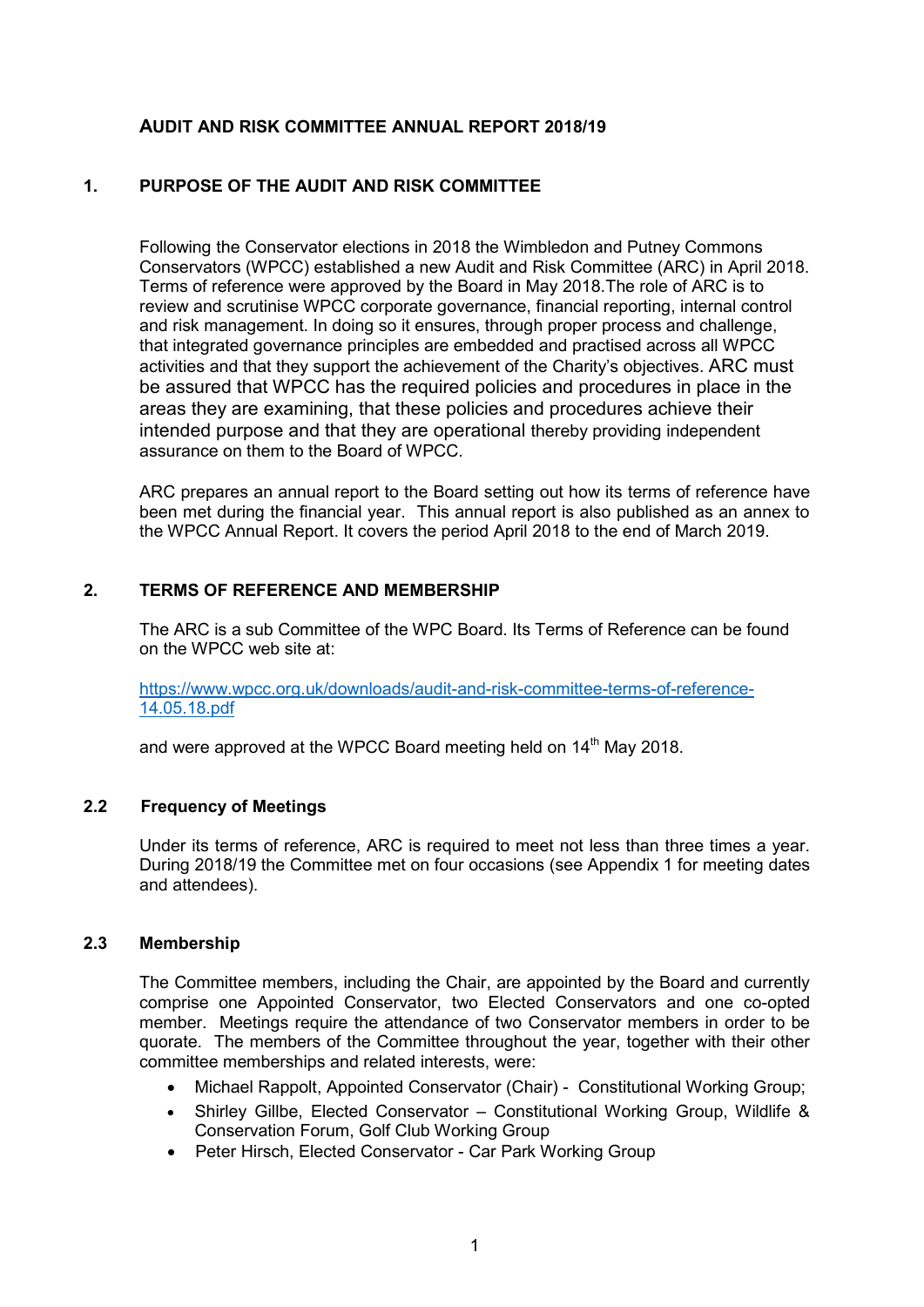• Sarah Wilton – Co-opted member since  $7<sup>th</sup>$  November 2018. Undertook for the WPC Board "An Internal Review of the Board's Decision on an EIR Request relating to the Royal Wimbledon Golf Club and the Maintenance Centre".

### **2.4 Agenda and Timetable**

A risk based integrated work plan was established in June 2018 covering the Committee's business for 2018/19 and beyond and was approved by the Board on  $18<sup>th</sup>$ September 2018.

The work plan is ambitious and it was recognised by the Committee that it might not all be achieved in one calendar year.

The main headings in the plan are:

- 1. Governance including Risk Management
- 2. Governance Support
- 3. Natural and Cultural Heritage
- 4. Access and Recreation
- 5. Community Engagement
- 6. Communication and Promotion
- 7. Committee Business

### **2.5 Appointment of External Auditors**

In 2018 WPCC changed its External Auditors. The current external auditors are Kreston Reeves as recommended after a competitive open tender and then approved by the Board at their meeting in February 2018.

The Audit Committee actively assess the effectiveness of Kreston Reeves by reviewing key performance indicators highlighting their performance.

### **3. WORK DONE BY THE AUDIT AND RISK COMMITTEE**

### **3.1 General**

The Committee performs its work based on a risk prioritised Audit and Risk Committee Work Plan which supports the WPCC strategy. The External Auditors were consulted on certain matters within the plan.

A systematic action follow up (Action Tracking) arrangement is used, to ensure outstanding issues and external audit recommendations and actions are brought back to the next appropriate meeting and followed up. The operation and maintenance of this tracking system is the responsibility of Chief Operations Manager and the action list is reviewed at each meeting.

ARC members are satisfied that the external auditors have received the necessary assistance from Trust Executives, managers and staff when carrying out their audit and no limitations have been placed on the scope of the work carried out by the auditors.

#### **3.2 External Audit**

ARC reviewed and where necessary approved, reports including:

• The Audit Plan 2018/19: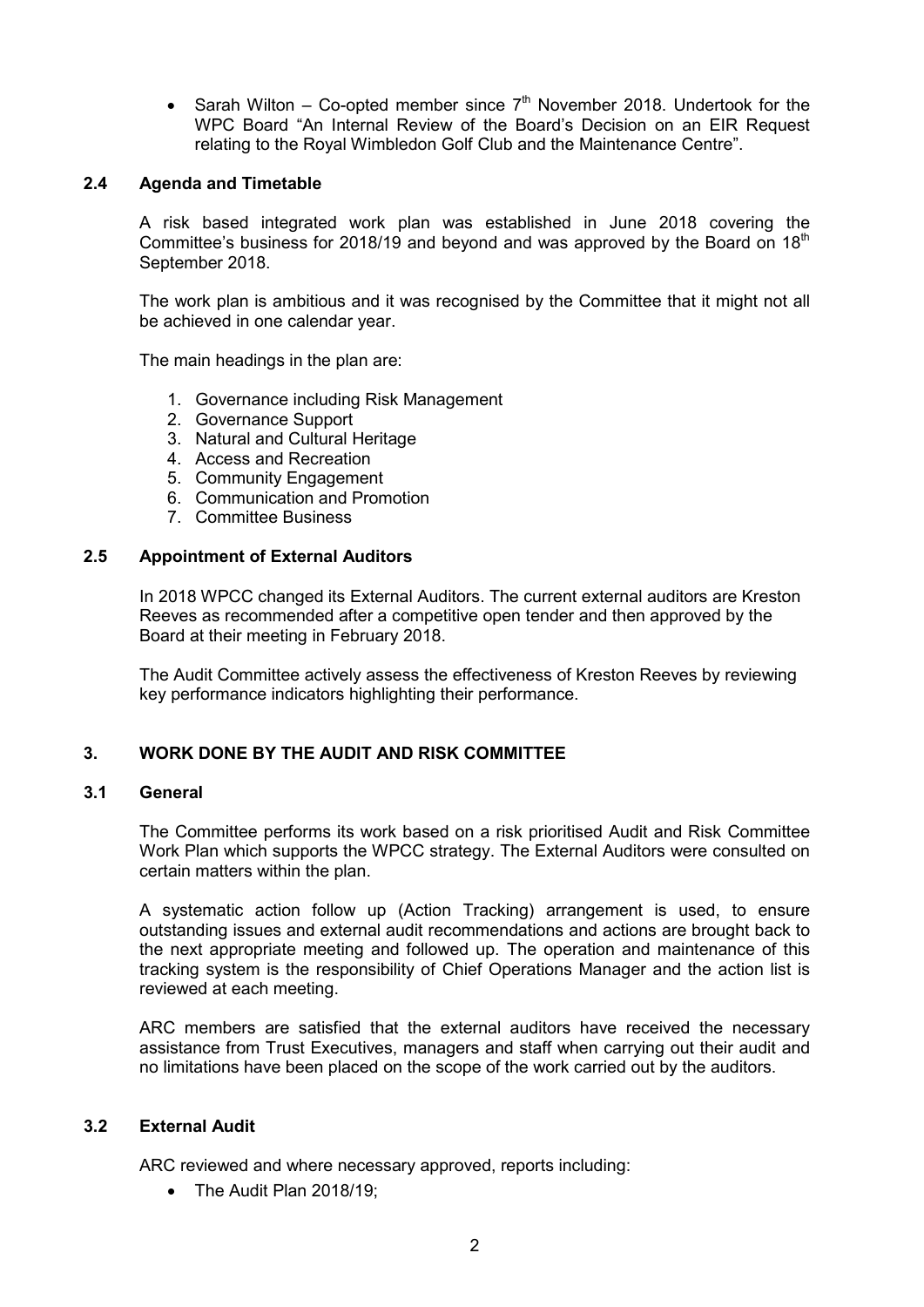- Progress Reports;
- KPI Benchmark Report

## **3.3 Annual report and financial reporting**

ARC reviewed:

- Compliance with accounting standards and practices and any changes being proposed
- The draft financial accounts for WPCC for the 12 months to  $4<sup>th</sup>$  April 2018
- Issues arising from the Audit of the accounts
- The External Auditor's Annual Letter
- The WPCC Annual Report

and recommended the accounts to the Board subject to a number of amendments.

## **3.4 Areas Reviewed**

ARC reviewed the following during the year:

- a) At each meeting:
	- a. Whistleblowing reports –none this year
	- b. Tender waivers and write offs none this year
	- c. Debt write offs none this year
	- d. Top ten risks and identified changes to them
	- e. Action tracking actions arising from ARC meetings or from Audit reports completed or in progress
- b) IT Strategy after an initial review this was passed over to the Finance and Investment Committee to progress
- c) The Risk Register in total and the Risk Management Process
- d) The Whistleblowing Policy in respect of Trustees (there is a separate staff whistleblowing policy)
- e) Asset Register procedures
- f) HR policies, Employee Handbook, and their application and monitoring
- g) Contingency and Disaster Planning
- h) Cash Management
- i) Financial Controls Responsibilities, Fraud Control and Segregation of Duties
- j) Financial Control Manual
- k) Procurement Process and achievement of Value for Money

## **3.5 Reporting to the Board**

Minutes of ARC are received by the Board during its meetings throughout the year. The Top Ten Risks from the Risk Register are a standing item at each Board meeting. In addition, after each ARC meeting, the ARC Chair provides an oral report to the Board on significant conclusions, concerns and recommendations arising from the Committee's work. The issues highlighted to the Board this year included the following:

- a) That the Action Tracker was working well and all actions were being followed up
- b) That the Asset Register needed clarification and that while it was being used as a financial tool there was also opportunities to make it an operational tool linking to planned maintenance and contracts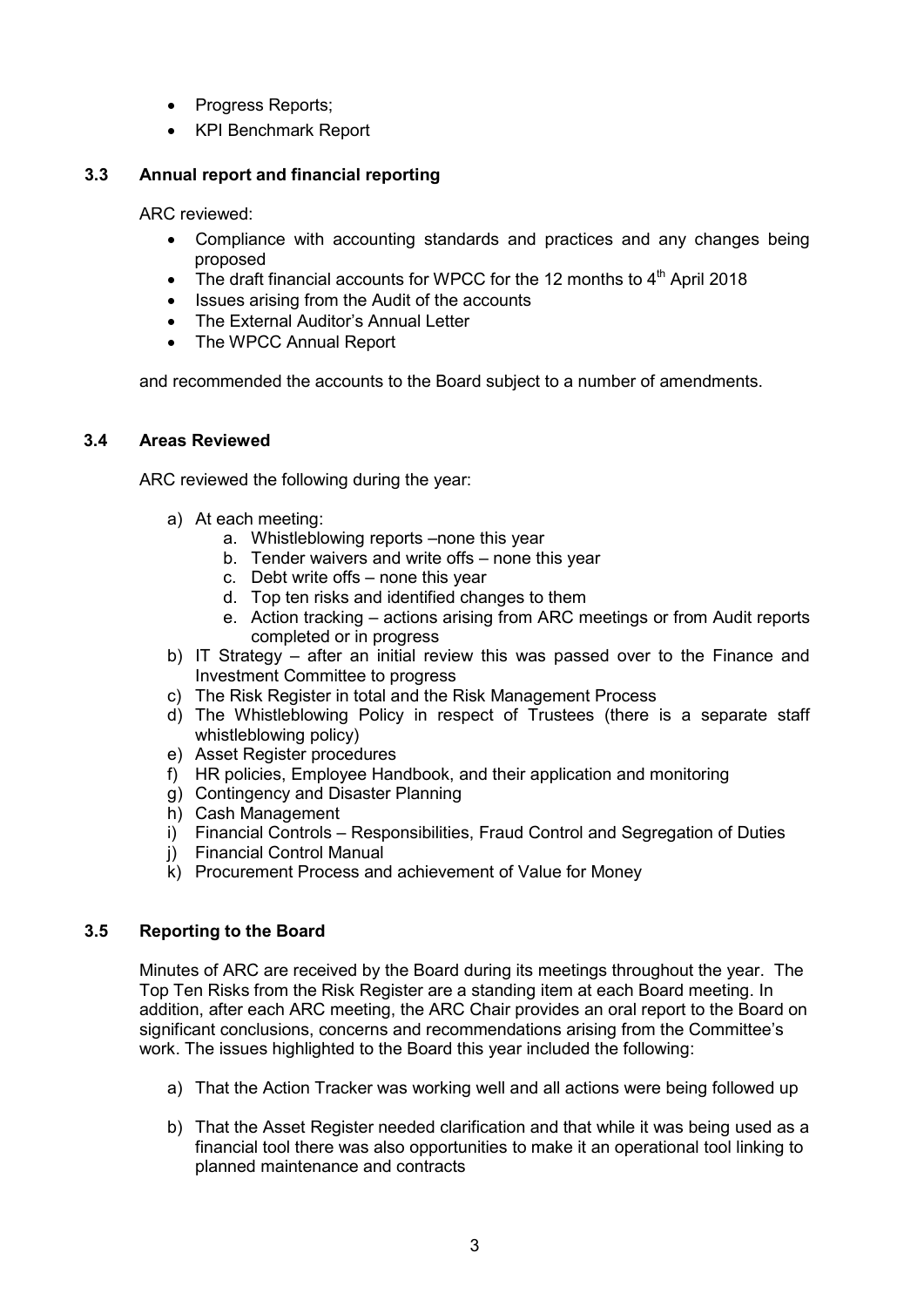- c) A recommendation to Board that they request the Executive to develop a costed approach to overcoming the current staff capacity issues, incorporating where appropriate all means of improving productivity
- d) That an Archiving policy was required

### **4 CONCLUSION**

The Audit and Risk Committee believes that it has, to the best of its ability, met its terms of reference. It gratefully acknowledges the excellent support it has received from WPCC staff without which it could not have fulfilled its remit.

Mike Rappolt Chair of the Audit and Risk Committee 2018/19